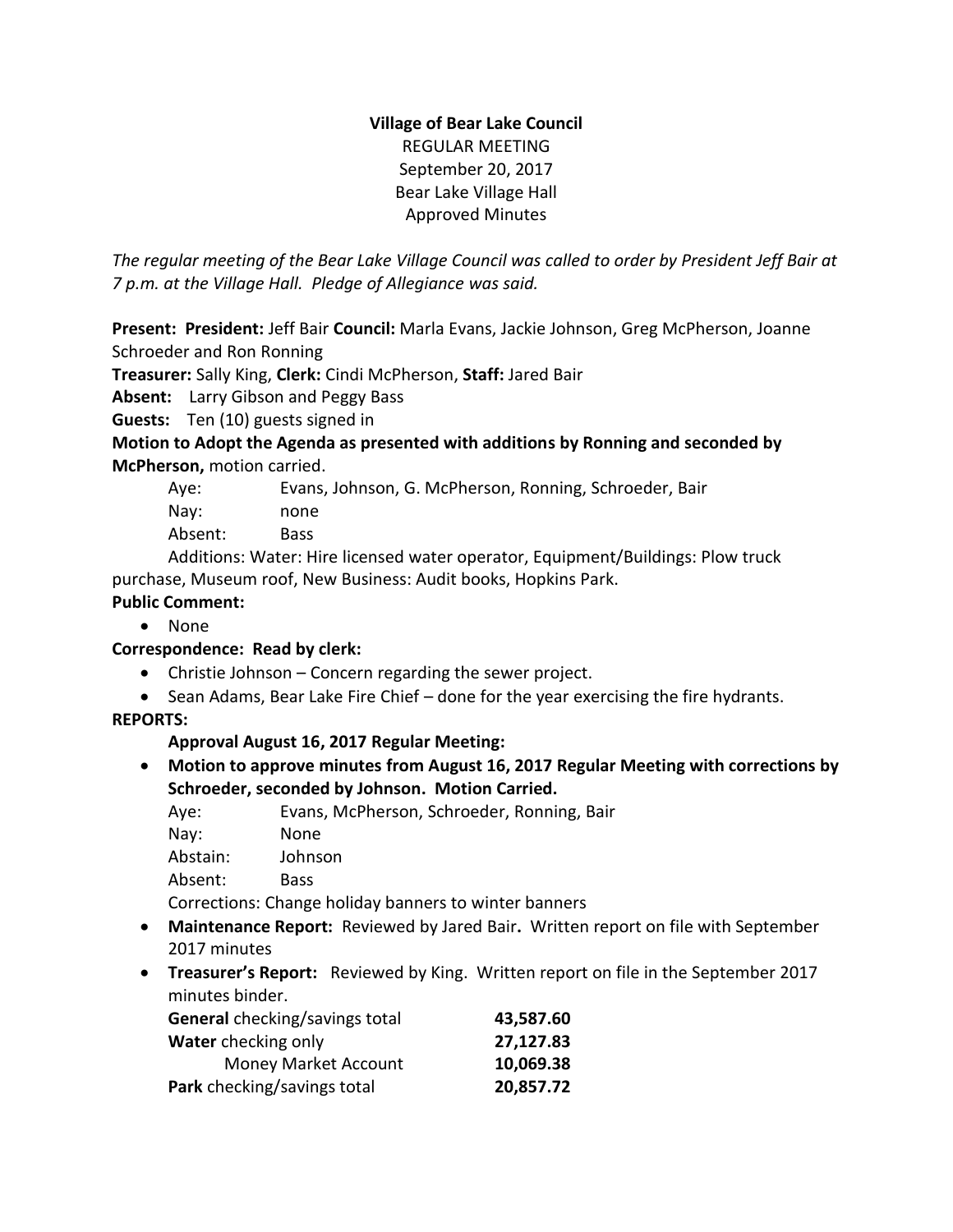| Park CD#2                             | 33,065.98 |
|---------------------------------------|-----------|
| Major Street checking/savings total   | 37,260.33 |
| Minor Street checking/savings total   | 18,202.37 |
| Equipment Fund checking/savings total | 3,162.70  |
| <b>Honor Bank CD</b>                  | 26,019.74 |

**Motion to accept the Treasurer's Report as read by McPherson seconded by Evans, motion carried.**

Aye: Evans, Johnson, McPherson, Ronning, Schroeder, Bair

Nay: none

Absent: Bass

o Amendments to Budget 2017-2018

 **A motion was made to approve amendments as listed below to the 2017-2018 budget by Ronning, seconded by McPherson. Motion carried.** Aye: Evans, Johnson, McPherson Schroeder, Ronning, Bair

Nays: None

Absent: Bass

- General Move \$1000.00 from sidewalk to Audit for  $2^{nd}$  audit payment.
- Water increase Professional Services to \$18,000.00. Young, Graham & Wendling's water/well project charges.
- Park move \$356.00 from Repair/Maint to Audit for  $2^{nd}$  audit payment
- Major move \$50.00 from Repair/Maint summer to Audit for  $2^{nd}$ audit payment
- Minor Move \$50.00 from Repair/Maint summer to Audit for  $2^{nd}$ audit payment.

**Bills to be paid** presented by Clerk. List on file in September 2017 minutes folder. **Motion to pay the bills by Ronning, seconded by McPherson. Motion carried.**

- Aye: Evans, Johnson, McPherson, Ronning, Schroeder, Bair Nay: none
- Absent: Bass
- **Reimbursements to the General Fund** were read by President Bair.
	- o Wages to General Fund: \$1,880.50
	- o Equipment Rental to General Fund: \$930.83
- **Committee Chair Reports:**

**Park:** President Bair reported park sales are at \$39,864.00. Park committee met. **Streets, Trees, Signs, Lights, Sidewalks:** Schroeder stated committee met to discuss tree replacement for one (1) tree on Main Street and one (1) tree at Main & Wise Street. One additional tree will be purchased for an additional location, undecided at this time. The three (3) trees will be purchased from Pleasanton Greenhouse, \$20.00 each. The village maintenance team will plant the trees.

**Motion to purchase 3 trees from Pleasanton Greenhouse by Ronning, seconded by McPherson. Motion carried.**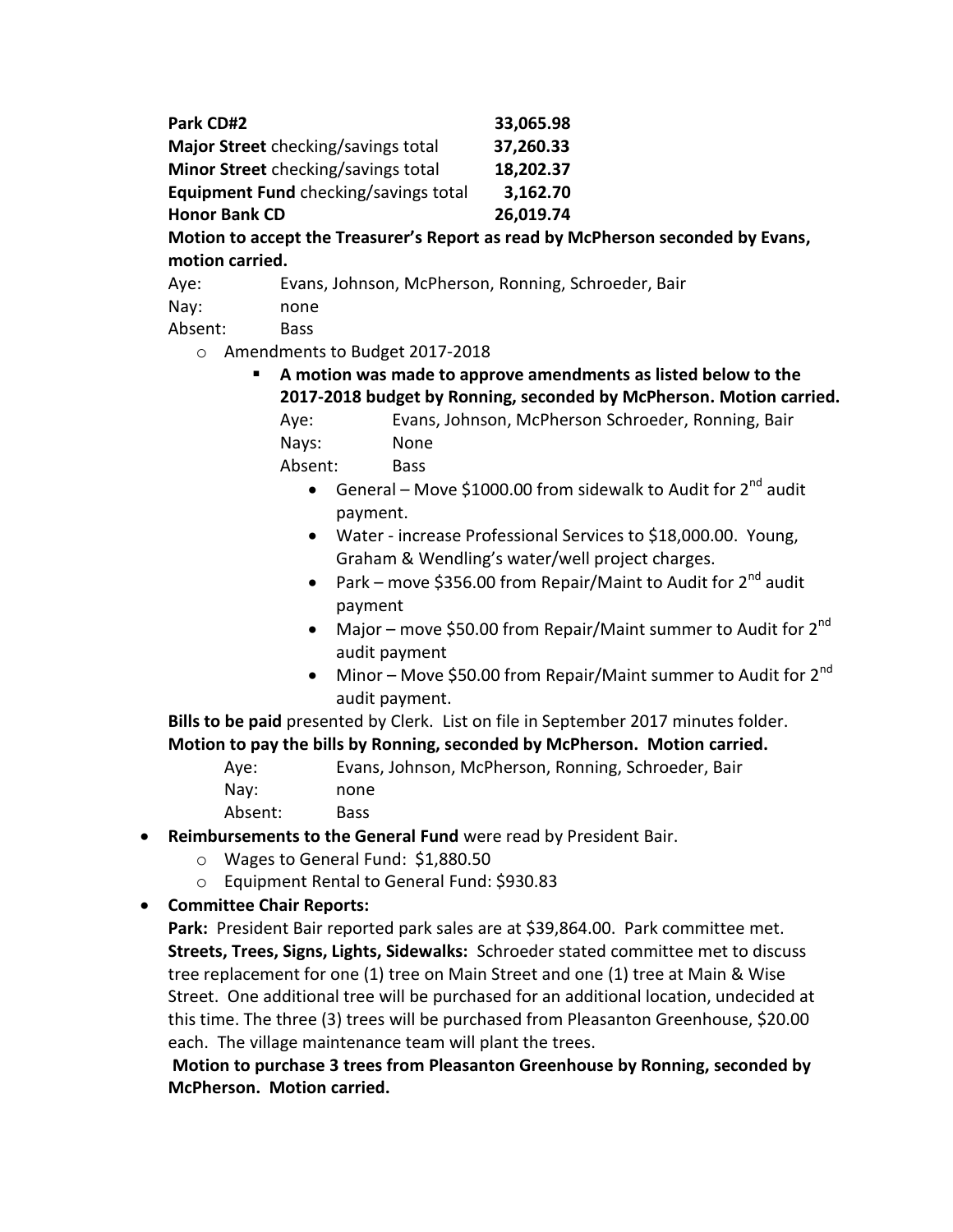| Aye:    | Evans, Johnson, McPherson, Ronning, Schroeder, Bair |
|---------|-----------------------------------------------------|
| Nav:    | none                                                |
| Absent: | <b>Bass</b>                                         |

**Water:** Ken Mlcek gave an update on water/well project; everything required is done. Work with village's new attorneys is going well. Next step: Request approval to bid after all required items are completed. One last time, review of contracts. President Bair suggested hiring a licensed water operator for testing the villages water. Bair said Ben Heymes submitted his information for hire. Ben has been doing this testing for the village through Mead & Hunt. Jared Bair keeps track of daily items. Heymes salary would come out of Professional Services. Heymes would do the testing until Jared Bair gets his license, Bair could then do the testing.

**Motion to extend an offer to Ben Heymes for Licensed water operator, \$25 per hour, 4 hours a week minimum by Johnson, seconded by Schroeder. Motion carried.**

| Aye:    | Evans, Johnson, McPherson, Ronning, Schroeder, Bair |
|---------|-----------------------------------------------------|
| Nav:    | none                                                |
| Absent: | <b>Bass</b>                                         |

Jared Bair presented his need for a new computer to do his water report.

**Motion to purchase desk top computer for Maintenance Department for water report use, purchase limit \$800.00 by McPherson, seconded by Ronning. Motion carried.**

| Aye:    | Evans, Johnson, McPherson, Ronning, Schroeder, Bair |
|---------|-----------------------------------------------------|
| Nay:    | none                                                |
| Absent: | Bass                                                |

Johnson will develop a new "No well" ordinance.

#### **Buildings, Grounds & Equipment:**

PLOW TRUCK - A \$14k grant was approved from the USDA. Grant maybe lower than \$14k due to grant being 40% of cost. Jared & Jeff Bair have been to the dealership in Mesick to look at a completely over-hauled plow truck. Additional MDOT required lighting, hitch for one-way plow needs to be added to truck. The old truck will be used for salt & hot patch work. A \$5K deposit is required. The village will need to purchase truck & USDA will reimburse the village after purchase.

**Motion to move forward to purchase a newer plow truck, pending no problems with revenue sharing grant money by McPherson, seconded by Schroeder. Motion carried.**

| Aye: | Evans, Johnson, McPherson, Ronning, Schroeder, Bair |
|------|-----------------------------------------------------|
| Nay: | none                                                |

**Motion to take \$5K from minor savings for the down payment on the plow truck by Ronning, seconded by Johnson. Motion carried.**

| Ave:    | Evans, Johnson, McPherson, Ronning, Schroeder, Bair |
|---------|-----------------------------------------------------|
| Nav:    | none                                                |
| Absent: | Bass                                                |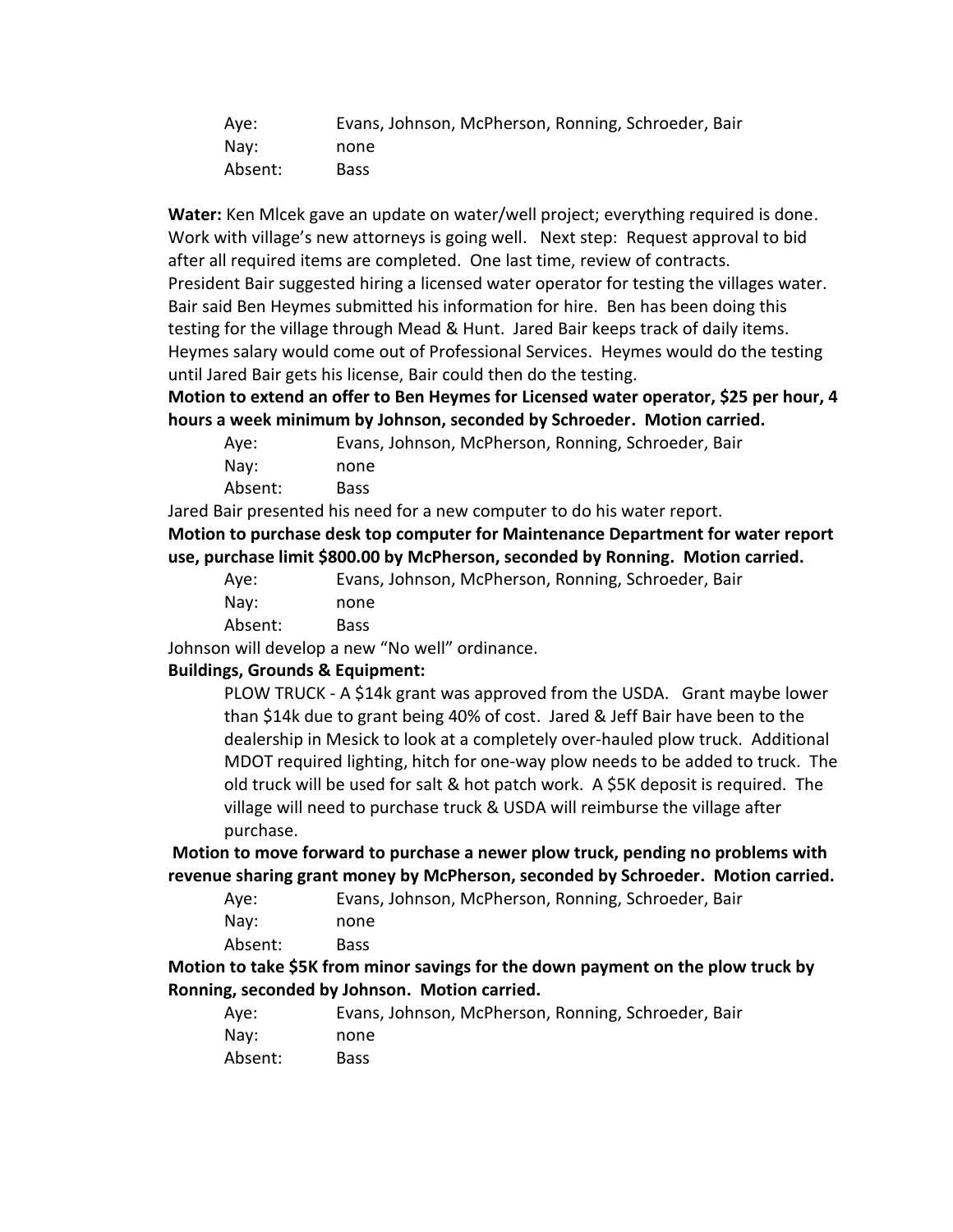MUSEUM –McPherson contacted Positive Chimney; Pauline Jaquish reported they will be out this week to check it out.

## **Blight/CABA:**

**CABA:** Don Raiff gave an updated on AES's future and spoke on an article in the News Advocate. CABA leadership wants to make sure they do not lose contact with AES's new leadership. President Bair reported AES's contract was up October 1, 2017. He attended the Commissioners meeting & spoke on all the good work AES has done for Bear Lake.

Jaquish reported on the three counties (Manistee, Wexford & Benzie) involved with AES and the need for matching monies from each and more accountability to the board. **BLIGHT:** No report.

**Planning Commission:** Chairperson Barb Farfsing gave a report on Planning Commissions August meeting. Report on file in September's minute folder. Discussion on traditional zoning or new approach of Form-Based Codes. Clerk McPherson & Farfsing will be attending a Redevelopment Ready Community seminar in Lansing; a state-wide program to teach communities how to be ready for development, invest & reinvest in their communities.

**Manistee County Trail Committee Report:** McPherson stated next meeting is December 9, 2017.

**Bear Lake Improvement Board:** McPherson reported meeting is tomorrow, September 17, 2017.

**Two Lakes Sewer Collaborative:** McPherson reported the first meeting was held on September 6, 2017 to appoint board members and adopt resolutions to submit grants and selected Wade Trim to prepare USDA-RD Plan and financial application to USDA-RD. Meetings will be the first Wednesday of each month at 4pm.

**Ad Hoc – Policy, Resolution & Ordinance Committee** – No report Looking for a volunteer student to help out. Working with Jeff Harthun for a possible student.

## **OLD BUSINESS**

- **Appointment of elected positions -** Clerk McPherson presented ordinance to council. It was placed on hold until October 2017 meeting.
- Clerk McPherson & Farfsing reported on the winter banners, ordered. Lighted snowflake ornaments are all set to go up the first of November, Triginta and Bear Lake Promoters have agreed to split the financing for this project for the next 3 years. Each group will vote on it at their next meeting in October.

Old village holiday wreaths, what to do with them? **Motion to sell old wreaths for \$50 to the public was made by McPherson, seconded by Johnson. Motion carried.**

| Ave:    | Evans, Johnson, McPherson, Ronning, Schroeder, Bair |
|---------|-----------------------------------------------------|
| Nav:    | none                                                |
| Absent: | Bass                                                |

## **NEW BUSINESS**

 Clerk McPherson reported, 2016-2017 audit books were available if anyone wanted to peruse them. Waiting for auditors to forward on-line version for the village website.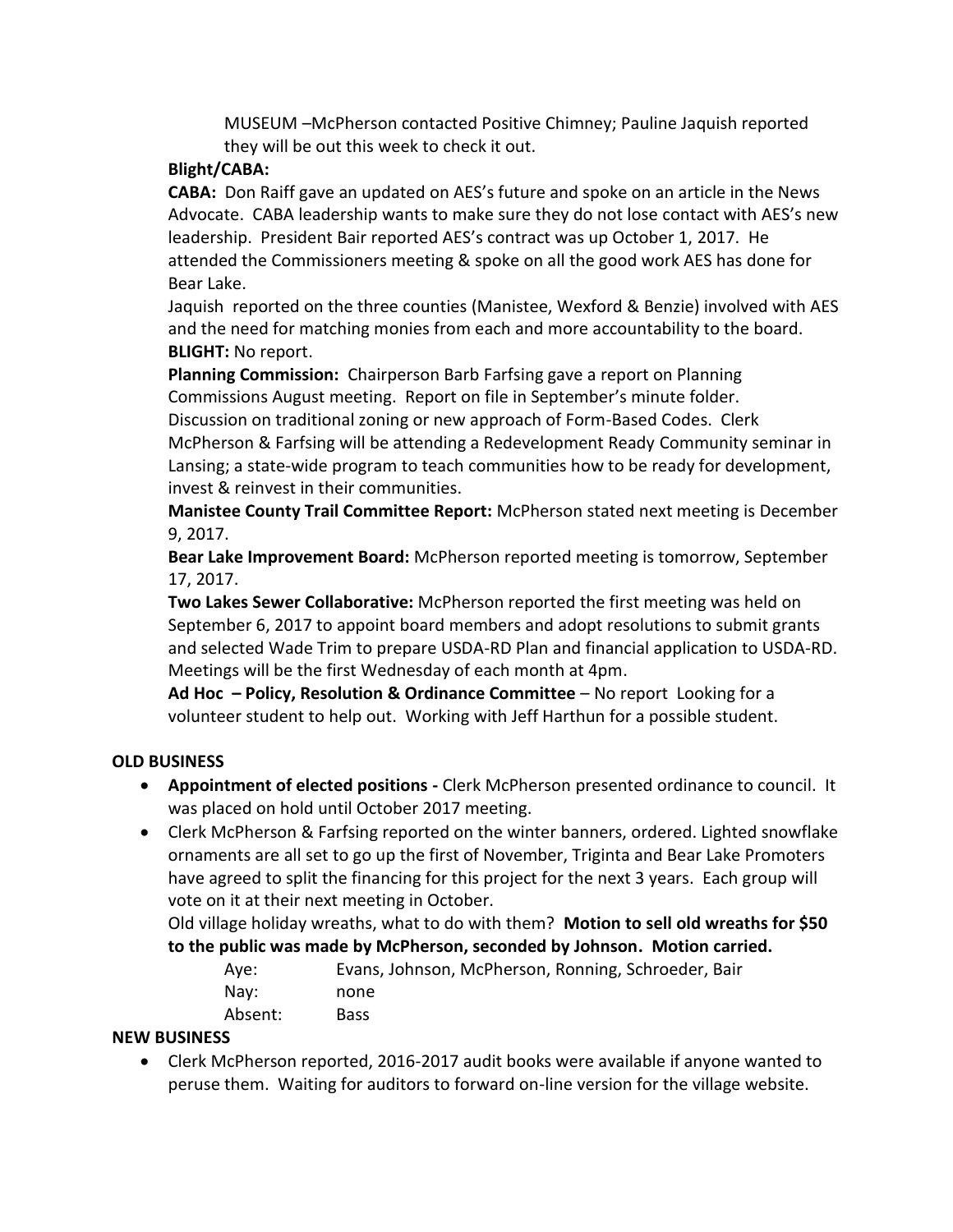Bair presented the ARVC membership & brochure program to council for Hopkins Park. This was done for this year and should we continue?

### **Motion purchase ARVC Membership & go with the Brochure Distribution Program by Ronning, seconded by Schroeder. Motion carried.**

Aye: Evans, Johnson, McPherson, Ronning, Schroeder, Bair Nay: none Absent: Bass

#### **Follow up on item from August monthly meeting.**

 $\circ$  Clerk McPherson – nothing at this time

### **COUNCIL COMMENT:**

None

## **PUBLIC COMMENT:**

- Chuck Emminger wanted information on line item money movement.
- Dot Haynes stated sidewalk needs repair, Bair to get bids. Questioned location of handicap sign on US-31 downtown. Jared stated there is a curb cut there. Sidewalk & snow removal this year, where will it go? Need to get downtown business owners input, Village will use non-mortorized money for snow removal. Manistee County cleans large snow pile along US-31.
- Jaquish reported the large Christmas tree needs bulbs. Schroeder stated Bear Lake Promoters will buy the bulbs.
- Mass Gathering Ordinance, President Bair will contact Pleasanton Township to see what they have done.

#### **COMING EVENTS**

Thursday evening, dinner for the Food Pantry

**Meeting adjourned at 8:50p.m.**

Respectfully Submitted, Cindi McPherson, Clerk

#### **REIMBURSEMENTS TO THE GENERAL FUND AND EQUIPMENT FUND:**

| <b>WAGES</b>                     | August 2017 | <b>AMOUNT</b> |
|----------------------------------|-------------|---------------|
| <b>Major Street</b>              |             | \$40.50       |
| Minor Street                     |             | \$36.00       |
| Park Fund                        |             | \$1,477.00    |
| Water Fund                       |             | \$327.00      |
| Total transfer to General Fund   |             | \$1,880.50    |
| <b>EQUIPMENT RENTAL</b>          | August 2017 |               |
| Major Street                     |             | \$223.49      |
| Minor Street                     |             | \$380.88      |
| Water Fund                       |             | \$326.46      |
| Total transfer to Equipment Fund |             | \$930.83      |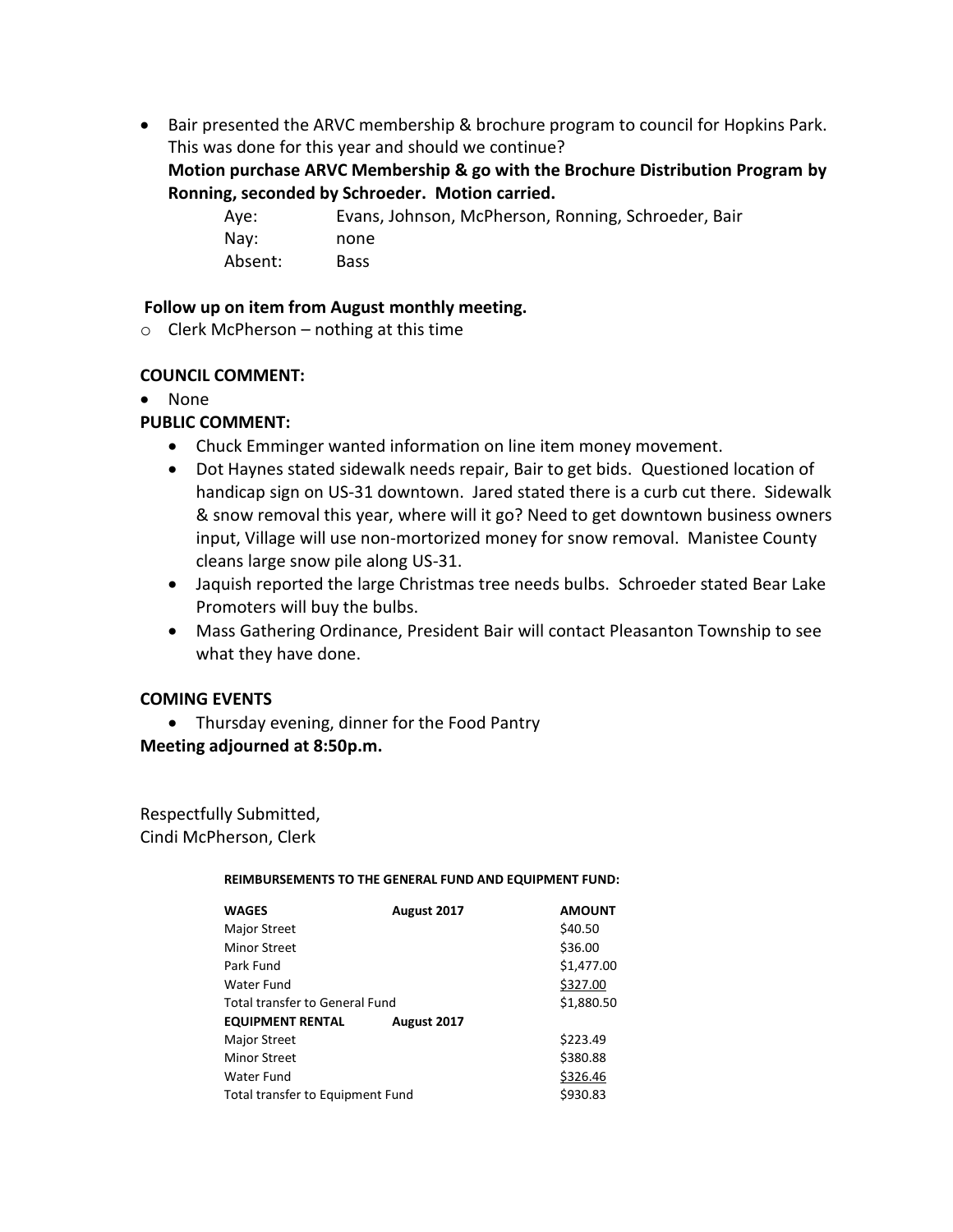|           |                                 | <b>Bills To Be Paid</b> | September 20, 2017 |                                      |
|-----------|---------------------------------|-------------------------|--------------------|--------------------------------------|
| General   | Young, Graham, Wendling PC      | 440.00                  | 101-265-801        | September phone retainer & ordinance |
|           | Jackpine Internet               | 120.00                  | 101-265-900        | Domain host - 1 year                 |
|           | <b>Staples</b>                  | 137.61                  | 101-215-727        | ink, paper towels                    |
|           | Mark Thompson Tree & Stump      | 170.00                  | 101-000-951        | Village clean up                     |
|           | <b>OMS Compliance Service</b>   | 3.75                    | 101-265-801        | Annual client fee                    |
|           | Gabridge & Co.                  | 1,772.95                | 101-000-807        | 2nd 1/2 of audit pay                 |
|           | Reimbursemant to Sally King     | 54.36                   | 101-265-500        | Education                            |
|           | Bear Lake Ace Hardware          | 78.63                   | 101-265-930        | Repair/Maint                         |
|           |                                 | 2,777.30                |                    |                                      |
| Water     | McBride Septic System           | 365.00                  | 591-558-775        | Repair service line                  |
|           | Bear Lake Ace Hardware          | 77.98                   | 591-558-775        | Repair & Maint                       |
|           | Gabridge & Co.                  | 357.83                  | 591-000-807        | 2nd 1/2 of audit                     |
|           | Mead & Hunt                     | 1,000.00                | 591-558-801        | For the month of August 2017         |
|           | Young Graham & Wendling         | 2,800.00                | 591-558-801        | Water Well project                   |
|           |                                 | 4,600.81                |                    |                                      |
| Park      | Ron Brown & Sons                | 257.80                  | 531-000-775        | Crush gravel                         |
|           | <b>Staples Credit Plan</b>      | 142.10                  | 531-000-740        | items for park                       |
|           | <b>BL Ace Hardware</b>          | 61.22                   | 531-000-775        | maintenance supplies                 |
|           | <b>McBride Septic Systems</b>   | 275.00                  | 531-000-775        | Park work                            |
|           | Gabridge & Co.                  | 357.83                  | 531-000-807        | 2nd 1/2 of audit pay                 |
|           |                                 | 1,093.95                |                    |                                      |
| Major     | Gabridge & Co.                  | 179.08                  | 202-482-807        | 2nd 1/2 of audit pay                 |
|           | Ron Brown & Sons                | 54.59                   | 202-463-782        | mix                                  |
|           | Ron Brown & Sons                | 464.83                  | 202-463-783        | Sanding sand - barn                  |
|           | <b>West Coast Farm Services</b> | 87.50                   |                    | Summer repair/maint MDOT inspect     |
|           | Auto-Wares Group                | 13.79                   | 202-463-782        | oil & parts                          |
|           |                                 | 799.79                  |                    |                                      |
| Minor     | Gabridge & Co.                  | 179.06                  | 203-482-807        | 2nd 1/2 of audit pay                 |
|           | Ron Brown & Sons                | 54.59                   | 203-463-782        | mix                                  |
|           | Ron Brown & Sons                | 464.83                  | 203-463-783        | Sanding sand - barn                  |
|           | <b>West Coast Farm Services</b> | 87.50                   |                    | Summer repair/maint MDOT inspect     |
|           | Auto-Ware Group                 | 13.79                   | 203-463-782        | oil & parts                          |
|           |                                 | 799.77                  |                    |                                      |
| Equipment | Gabridge & Co.                  | 103.25                  | 649-000-807        | $2^{nd}$ % of audit pay              |
|           |                                 | 103.25                  |                    |                                      |
|           | <b>Total Bills to be Paid</b>   | 9,896.62                |                    |                                      |